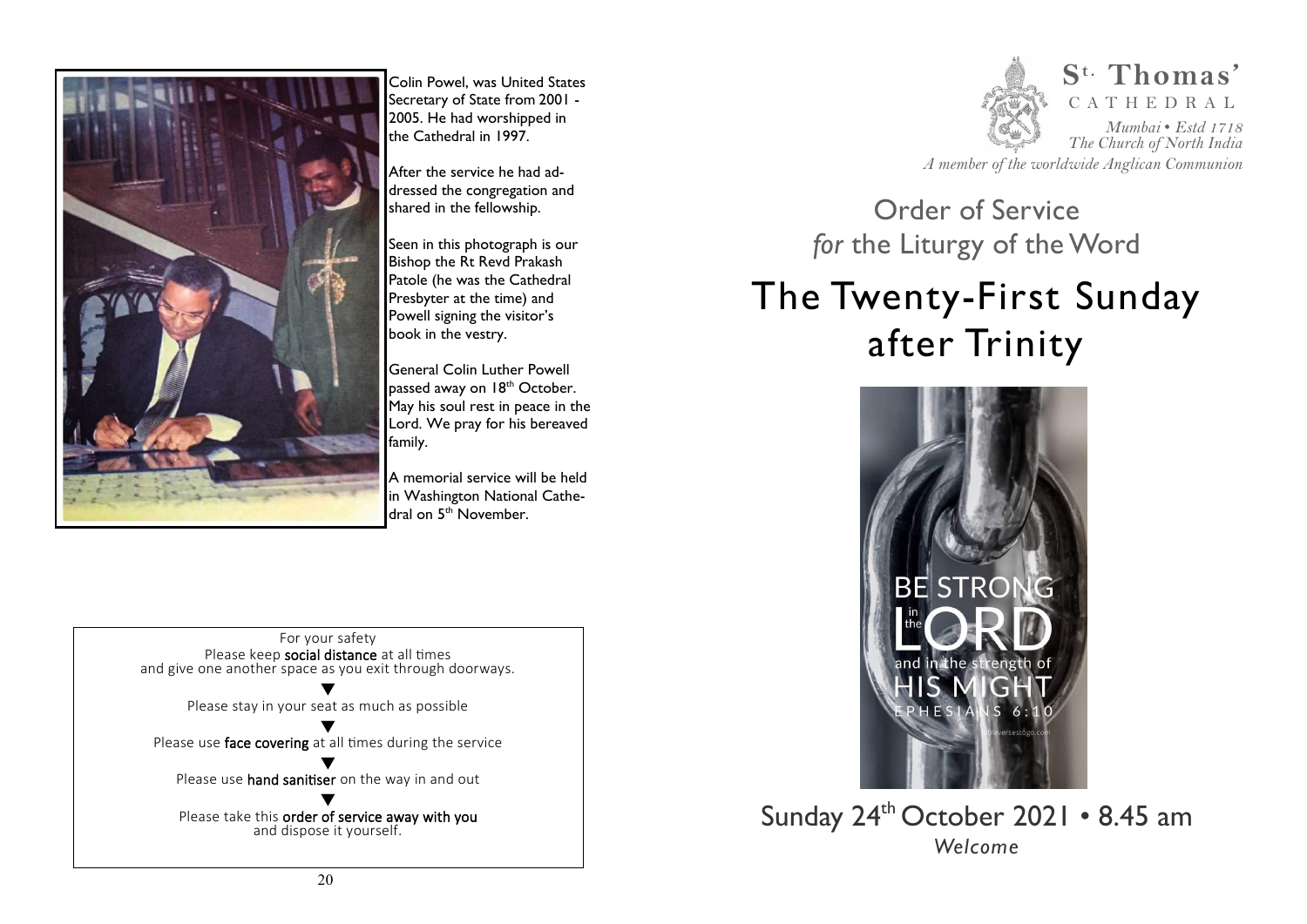#### TEXT FOR THE DAY

In this passage Paul advises his followers to "keep alert and always persevere in supplication." After encouraging his followers to put on various pieces of armour to battle against evil, Paul adds, be active in prayer.

 As I have said many times, so much about the practice of prayer is entrenched in simply showing up. And I would like to clarify what I mean by 'showing up.' Paul encouraged his followers to keep alert. For me, the idea of showing up for prayer is rooted in keeping alert to exactly what I am doing. This means creating an inviting environment, staying true to batting away distractions, remaining still and quiet, perfecting staying alert, sharpening skills to be attentive to presence, listening with all of our being to what God may choose to reveal are the basic goals of prayer.

 In the act of praying, we come seeking mercy, searching for hope that we will be heard, and, in the hearing, we hope in confidence we will be healed of our trials, torments, and temptations. We pray for ourselves, we pray for others, we pray that God will absolve us of our wrongdoings, repair our brokenness, and give us strength and courage to face our tomorrows.

 Paul further says to the early church of the Ephesians, and to all of us this day *'pray in the Spirit at all times in every prayer and supplication.'*

God longs for us to come unto Him, not only with our prayers of need but when we are aware of the needs of others, or when we may feel thankful, or even afraid, or particularly joyful, or most assuredly when we are tentative, lost. Bidden or unbidden God is always with us, always waiting to hear our prayer.

 So, step boldly forth, bow your head down, raise your hands up, turn your face heavenward – nothing could please the Lord more, and He is always patiently waiting for us.

#### *"Sharing the Joy of Christmas"*

Food rations will be distributed to priests and missionaries of the dioceses in Maharashtra by our Docese during the Christmas season. The cost of sponsoring one bag of food provision is Rs 3500.

There are six CNI dioceses in Maharashtra: Bombay, Kolhapur, Marathwada, Nagpur, Nasik and Pune. Many cover rural areas. Your generosity will go a long way in reaching out to our fellow brothers and sisters.

- The flowers in the sanctuary this morning are in loving memory of the late Mrs. Chandramathi Moses (beloved mother of Kamal Jadhav) on the occasion of the 8<sup>th</sup> anniversary of her passing. An English teacher of repute, Mrs. C. Moses was a member of the congregation at the time of the Cathedral's 250th year celebrations.
- The *Women's Fellowship for Christian Service* (WFCS) will conduct their AGM online on 7th November 2021 at 7pm via *Zoom*.
- The *Mumbai Diocesan Children's Ministry* will conduct virtual vacation Bible school (VBS) from  $31^{st}$  October to  $7^{th}$  November (Time: 8:30pm-9:30pm).
- Harvest Festival will be on 21<sup>st</sup> November.
- Restrictions limiting the number of people in places of worship to fifty percent of the capacity of the building are currently in place. Thank you for adhering to the safety protocols.
- Presently administration of Holy Communion is not allowed. Until further instructions from the Bishop, the service will be that of the Liturgy of the Word.
- Please make every effort to reach out in Christian fellowship to those who are unable to physically attend church. We pray that it will be safe for all to worship in God's sanctuary once again.
- Place your offering in the box placed at the entrance.

This order of service is printed on sustainably-produced paper. Worship material has been drawn from the Book of Common Prayer; and https://www.churchofengland.org.

The Text for the Day is an extract from an article by the Revd Jane Ellis (the Episcopal Church of the Ascension, Alabama) https://ascensionepiscopal.dioala.org/about/clergystaff.html# ● Opening acclamation from Nathan Decker, Worship's Wake https:// worshipswake.wordpress.com/2015/08/19/call-to-worship-with-superheroes-from-ephesians-610-20/ ● Intercession from https://cliftondiocese.com/

Hymns are taken from the English Hymnal (1933 edition).

ST. THOMAS' CATHEDRAL 3 Veer Nariman Road, Fort, Mumbai – 400 001 Presbyter-In-Charge: The Revd. Avinash T. Rangayya Telephone: (Vestry) **2283 9783**, (R) **2207 1275**, **98207 50090**  *Contact the Presbyter for pastoral visits and administering Communion to the house-bound.*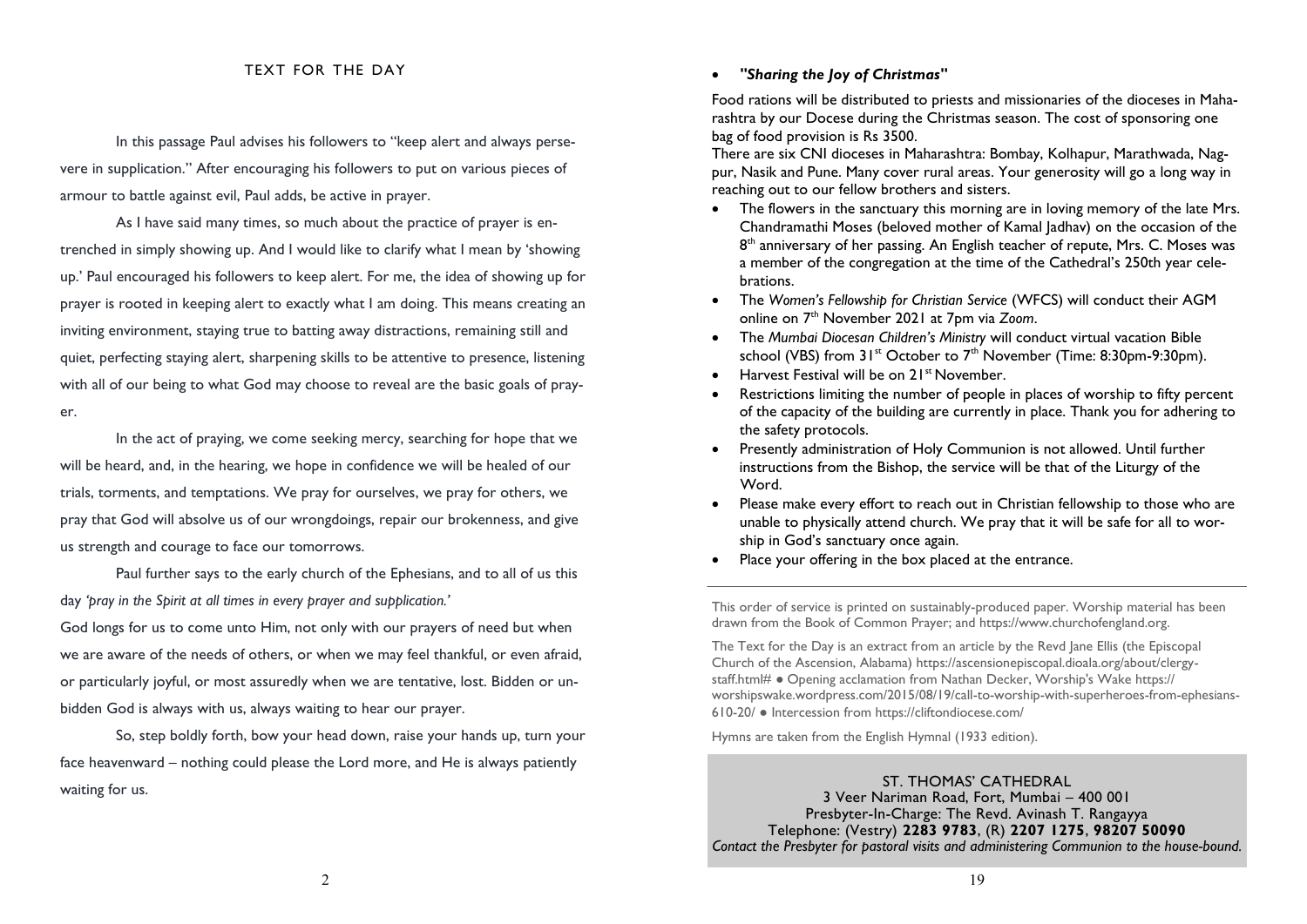

1 st November is **All Saints' Day**.

This is a day to give thanks for all Saints and Marytrs of the Church. We will observe this on 31<sup>st</sup> October.

*Reformation Sund*ay is observed on the last Sunday in October. We will have an occasion to lift our hearts in prayer and praise, giving thanks to God for the life and witness of His people in every time and age.



2 nd November is **All Soul's Day**. This is a day set aside by the Church to commemorate the faithful departed.

> \* \* \* *Evening Prayer*  Tuesday 2nd November 7 pm \* \* \* *In the silence of the sanctuary prayers will be offered for the many who lost their life in the pandemic.*

# The Gathering

Voluntary

Chorale prelude on the tune, *'Martyrdom'* C. Hubert H. Parry (1848 - 1918)

#### *All keep silence and prepare for worship*

Introit

Lord, take my life, and make it wholly Thine; fill my poor heart with Thy great love divine. Take all my will, my passion, self, and pride. I now surrender; Lord, in me abide.

> Words: Edwin Orr (1912 - 1987) Music: Maori melody

*All stand* 

Opening Acclamation *Led by the Presbyter from the West Door* 

| Presbyter | Brothers and sisters, find strength in the Lord.                                                                         |  |
|-----------|--------------------------------------------------------------------------------------------------------------------------|--|
| All       | Put on the armour of God.                                                                                                |  |
| Presbyter | Make a stand against the enemy – apathy, hate, war, greed.<br>You are armed with truth, justice, the good news of peace. |  |
| All       | <b>Put on the armour of God.</b>                                                                                         |  |
| Presbyter | Carry the Shield of Faith and the Sword of the Spirit.<br>Wear your Salvation for everyone to see.                       |  |
| All       | Put on the armour of God.                                                                                                |  |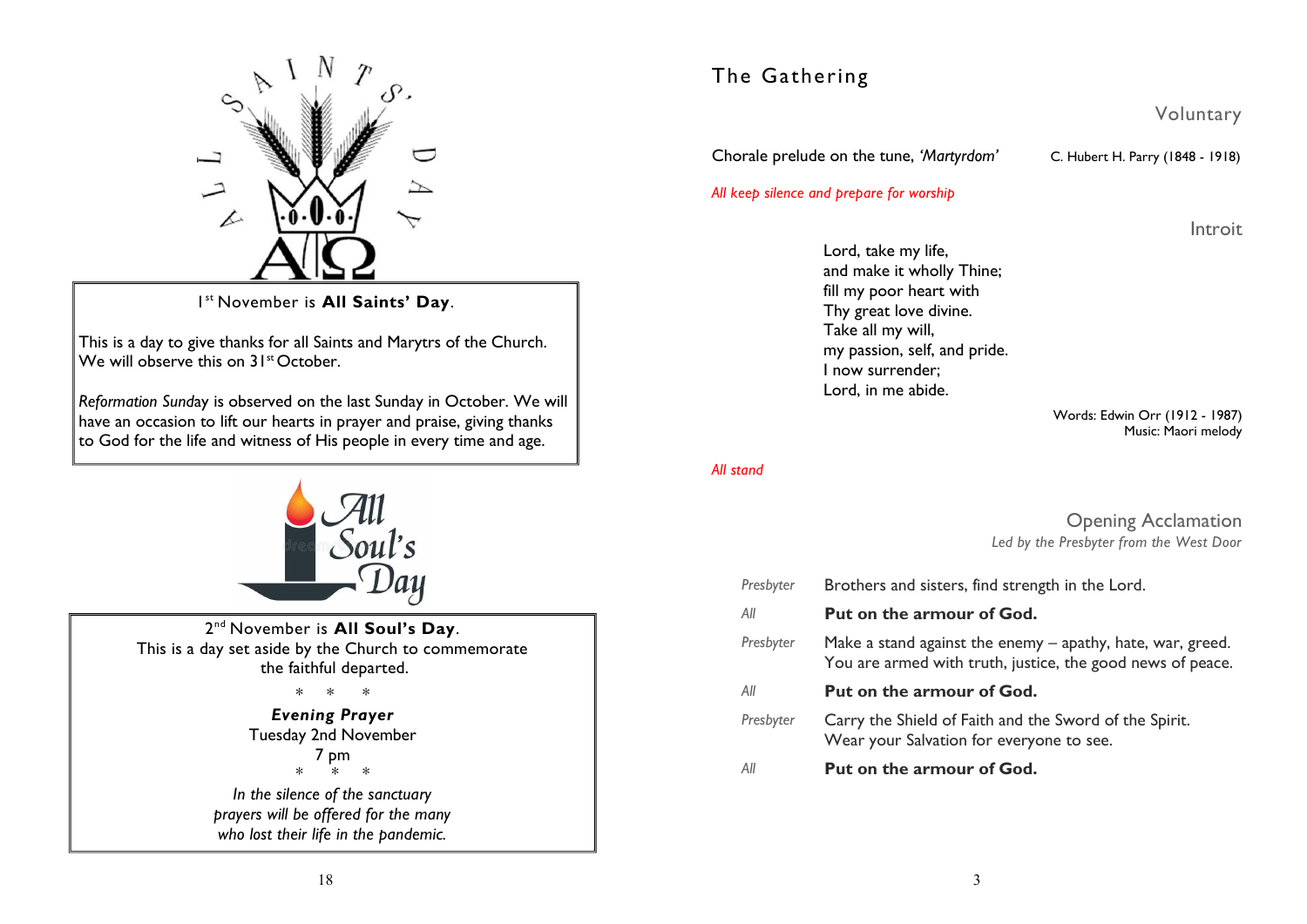## Processional Hymn

**Soldiers of Christ, arise, And put your armour on; Strong in the strength which God supplies, Through His eternal Son;** 

**Strong in the Lord of Hosts, And in His mighty power; Who in the strength of Jesus trusts Is more than conqueror.** 

**Stand then in His great might, With all His strength endued; And take, to arm you for the fight, The panoply of God.** 

**From strength to strength go on, Wrestle, and fight, and pray; Tread all the powers of darkness down, And win the well-fought day.** 

**That having all things done, And all your conflicts past, Ye may o'ercome through Christ alone, And stand entire at last.** 

> Words: Charles Wesley (1707 - 88) Tune: *ST. ETHELWALD,* by W.H. Monk (1823 - 89)

*All sit* 

#### **Birthdays this Week**  *May God bless you abundantly.*  Rhea Daniel (25), Patricia Bijlani (28)

**Wedding Anniversaries this Week**  *Be blessed with love, joy and companionship all the years of your life.*  Gopa & Joseph Long (28)

## Prayer Requests & Announcements

*Your prayers are requested for:* 

- † the safety and well-being of all as lockdown restrictions are further eased.
- † all pupils, teachers and school managements as physical classes resume.
- † the success of the vaccination drive and an end to the pandemic.
- † all who are unwell, all senior citizens in our congregation and those who are house-bound.
- † the resuming of the administration of Holy Communion.
- † in the Diocese, for Emmanuel Church, Grant Road (Gujarati congregation) and the Revd Suresh Pawar.
- † the *Church of North India's* Diocese of the Andamand & Nicobar Islands and the Rt. Revd Christopher Paul. Pray for St Thomas's Cathedral in Car Nicobar.
- † the *Church of South India's* Diocese of [Rayalaseema](https://en.wikipedia.org/wiki/Diocese_of_Rayalaseema_of_the_Church_of_South_India) and the Rt Revd Isaac Prasad.
- † The Extra-Provincial Churches in the *Anglican Communion*. These are a group of semi-independent church entities within the Anglican Communion:

Bermuda, Ceylon (Sri Lanka), Cuba, The Falkland Islands, Portugal and Spain.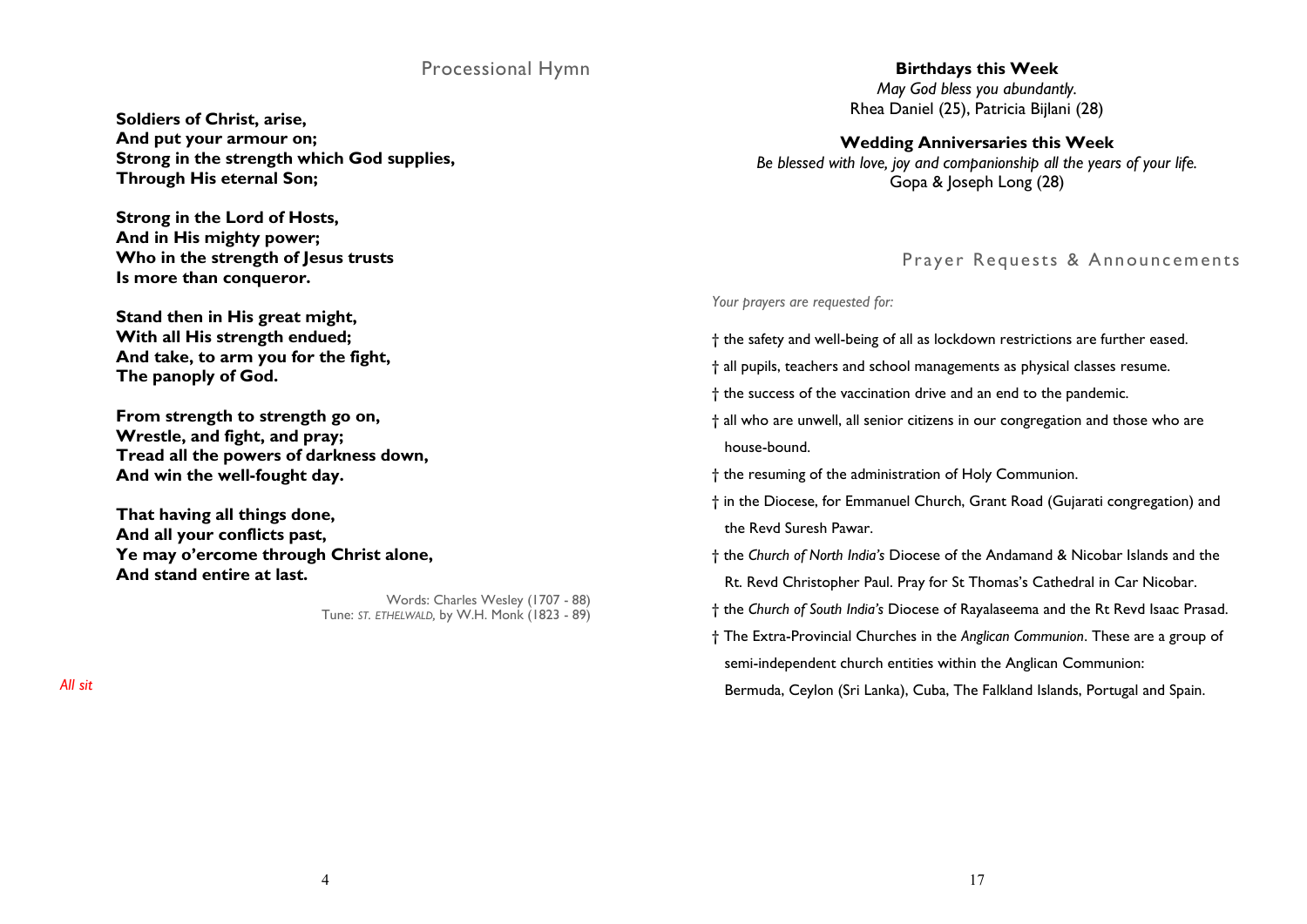**Stand up! – stand up for Jesus! The strife will not be long; This day the noise of battle, The next the victor's song. To him that overcometh A crown of life shall be; He with the King of Glory Shall reign eternally.** 

> Words: G. Duffield (1818 - 88) Tune: *'MORNING LIGHT'*, by G. J. Webb (1803 - 87)

> > The Dismissal *From the West Door, the Presbyter says:*

Go in peace to love and serve the Lord.

 *All* **In the name of Christ. Amen.** 

Postlude

*Con moto maestoso* Felix Mendelssohn (1809 - 1847)  *Op. 65 No. 3 (first movement)* 

# Liturgy of the Word

The Collect for the Day *Read by the Presbyter* 

 GRANT, we beseech thee, merciful Lord, to thy faithful people pardon and peace; that they may be cleansed from all their sins, and serve thee with a quiet mind; through Jesus Christ our Lord. Amen.

*All* **Amen.** 

Old Testament Reading

A reading from the Book of Genesis.

THEN Joseph could not refrain himself before all them that stood by him; and he cried, Cause every man to go out from me. And there stood no man with him, while Joseph made himself known unto his brethren. And he wept aloud: and the Egyptians and the house of Pharaoh heard.

And Joseph said unto his brethren, I am Joseph; doth my father yet live? And his brethren could not answer him; for they were troubled at his presence. And Joseph said unto his brethren, Come near to me, I pray you. And they came near. And he said, I am Joseph your brother, whom ye sold into Egypt. Now therefore be not grieved, nor angry with yourselves, that ye sold me hither: for God did send me before you to preserve life.For these two years hath the famine been in the land: and yet there are five years, in the which there shall neither be ploughing nor harvest. And God sent me before you to preserve you a posterity in the earth, and to save your lives by a great deliverance. Moreover he kissed all his brethren, and wept upon them: and after that his brethren talked with him.

> This is the word of the Lord. **Thanks be to God.**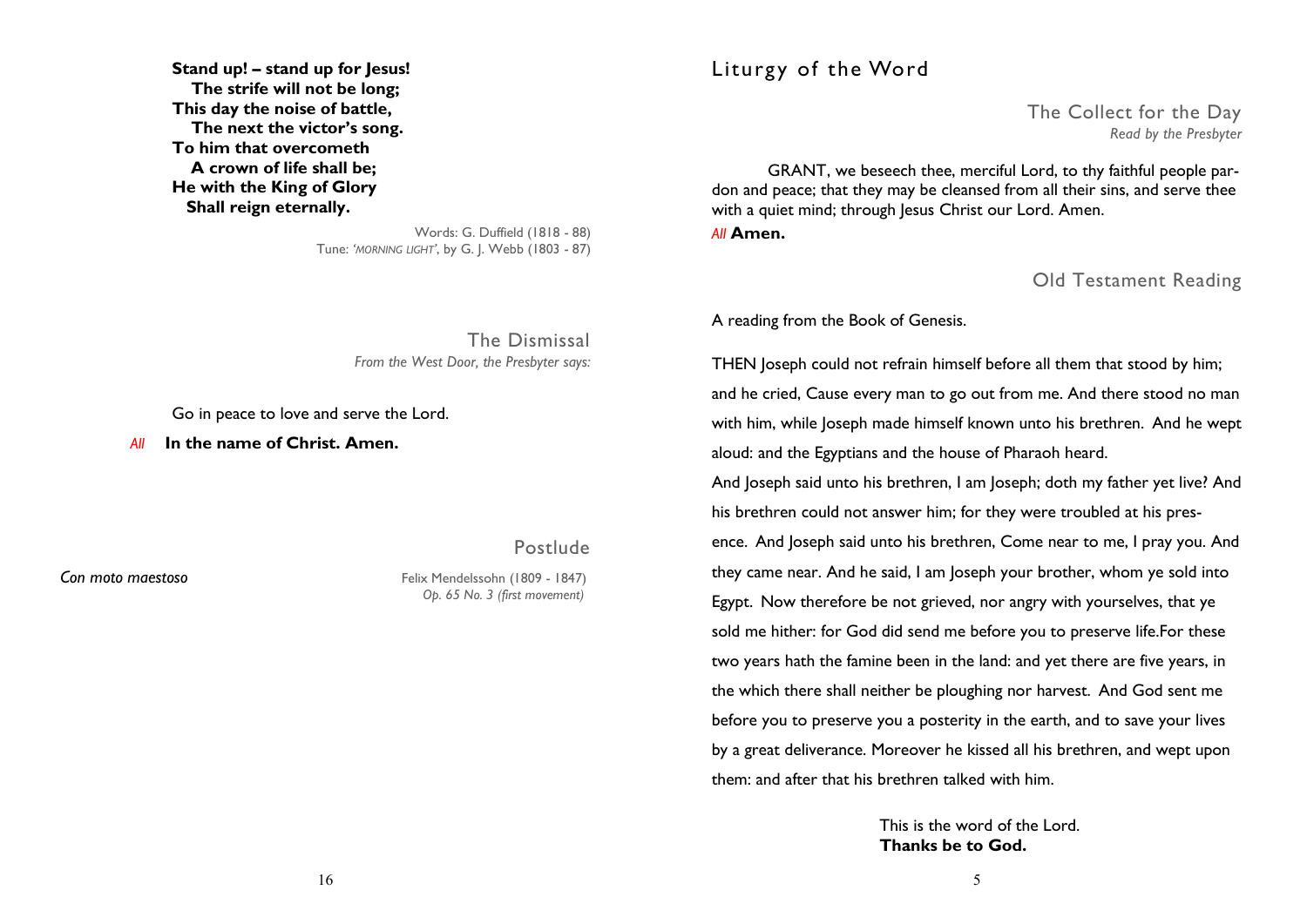#### Psalm

*Sung by the Cantors to chants by Dupuis and Barnby*

Psalm 119: 161 - 168 ● *Principes persecuti sunt* 

PRINCES have persecuted me without a cause; \* but my heart standeth in awe of thy word.

I am as glad of thy word, \* as one that findeth great spoils.

As for lies, I hate and abhor them; \* but thy law do I love.

Seven times a day do I praise thee; \* because of thy righteous judgements. Great is the peace that they have who love thy law; \* and they have none occasion of falling.

Lord, I have looked for thy saving health, \* and done after thy commandments.

My soul hath kept thy testimonies, \* and loved them exceedingly. I have kept thy commandments and testimonies; \* for all my ways are before thee.

#### *All stand*

*Glory be to the Father, and to the Son, And to the Holy Ghost; As it was in the beginning, is now, and ever shall be: World without end. Amen.* 

**Stand up! – stand up for Jesus! Ye soldiers of the Cross; Lift high His royal banner, It must not suffer loss. From victory unto victory His army shall He lead, Till every foe is vanquished, And Christ is Lord indeed.** 

**Stand up! – stand up for Jesus! The solemn watchword hear, If while ye sleep He suffers, Away with shame and fear; Where'er ye meet with evil, Within you or without, Charge for the God of battles, And put the foe to rout.** 

**Stand up! – stand up for Jesus! The trumpet call obey, Forth to the mighty conflict, In this His glorious day. Ye that are men now serve Him Against unnumbered foes; Let courage rise with danger, And strength to strength oppose.** 

**Stand up! – stand up for Jesus! Stand in His strength alone; The arm of flesh will fail you, Ye dare not trust your own. Put on the Gospel armour, Each piece put on with prayer; Where duty calls or danger, Be never wanting there.** 

*Sit* 

*Continued*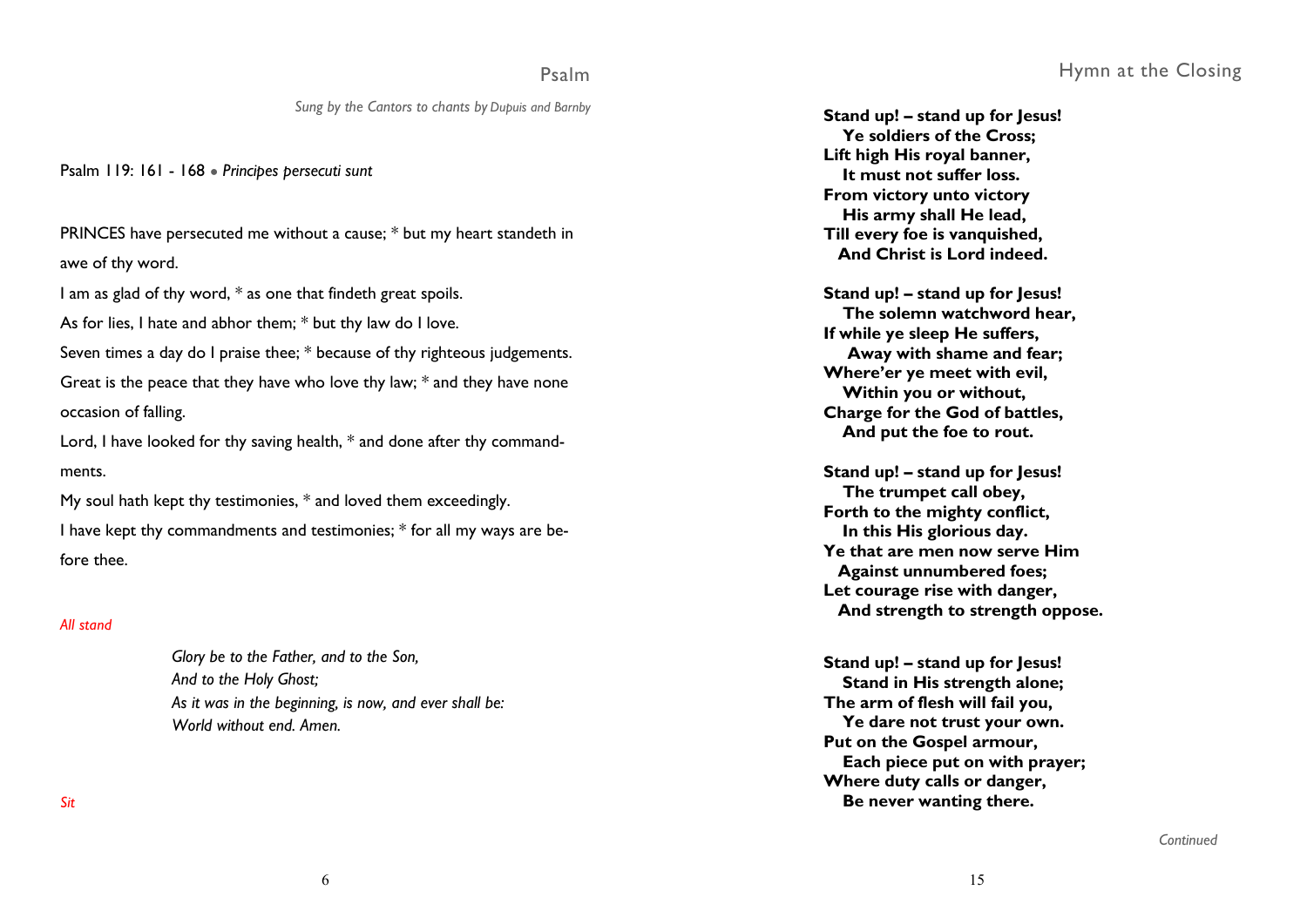# Closing Prayer

#### *All stand and say together*

**All powerful God, you give me strength without fail. Strengthen my will. Strengthen my heart. Strengthen my soul. Give me the boldness to be strong when others are fearful. I cannot rely on myself, because it is You who gives me strength. In Jesus' name I pray, amen.** 

## The Blessing *The Presbyter*

THE God of all grace, who called you to His eternal glory in Christ Jesus, establish, strengthen and settle you in the faith; and the blessing of God almighty, † the Father, the Son and the Holy Spirit, be among you and remain with you always.

 *All* **Amen.** 

A reading from the letter of Paul to the Ephesians.

MY brethren, be strong in the Lord, and in the power of his might. Put on the whole armour of God, that ye may be able to stand against the wiles of the devil. For we wrestle not against flesh and blood, but against principalities, against powers, against the rulers of the darkness of this world, against spiritual wickedness in high places. Wherefore take unto you the whole armour of God, that ye may be able to withstand in the evil day, and, having done all, to stand. Stand therefore, having your loins girt about with truth; and having on the breast-plate of righteousness; and your feet shod with the preparation of the Gospel of peace; above all, taking the shield of faith, wherewith ye shall be able to quench all the fiery darts of the wicked: and take the helmet of salvation, and the sword of the Spirit, which is the word of God: praying always with all prayer and supplication in the Spirit, and watching thereunto with all perseverance, and supplication for all saints; and for me, that utterance may be given unto me, that I may open my mouth boldly, to make known the mystery of the Gospel, for which I am an ambassador in bonds; that therein I may speak boldly, as I ought to speak.

> This is the word of the Lord. **Thanks be to God.**

*All stand and join in singing the gradual hymn*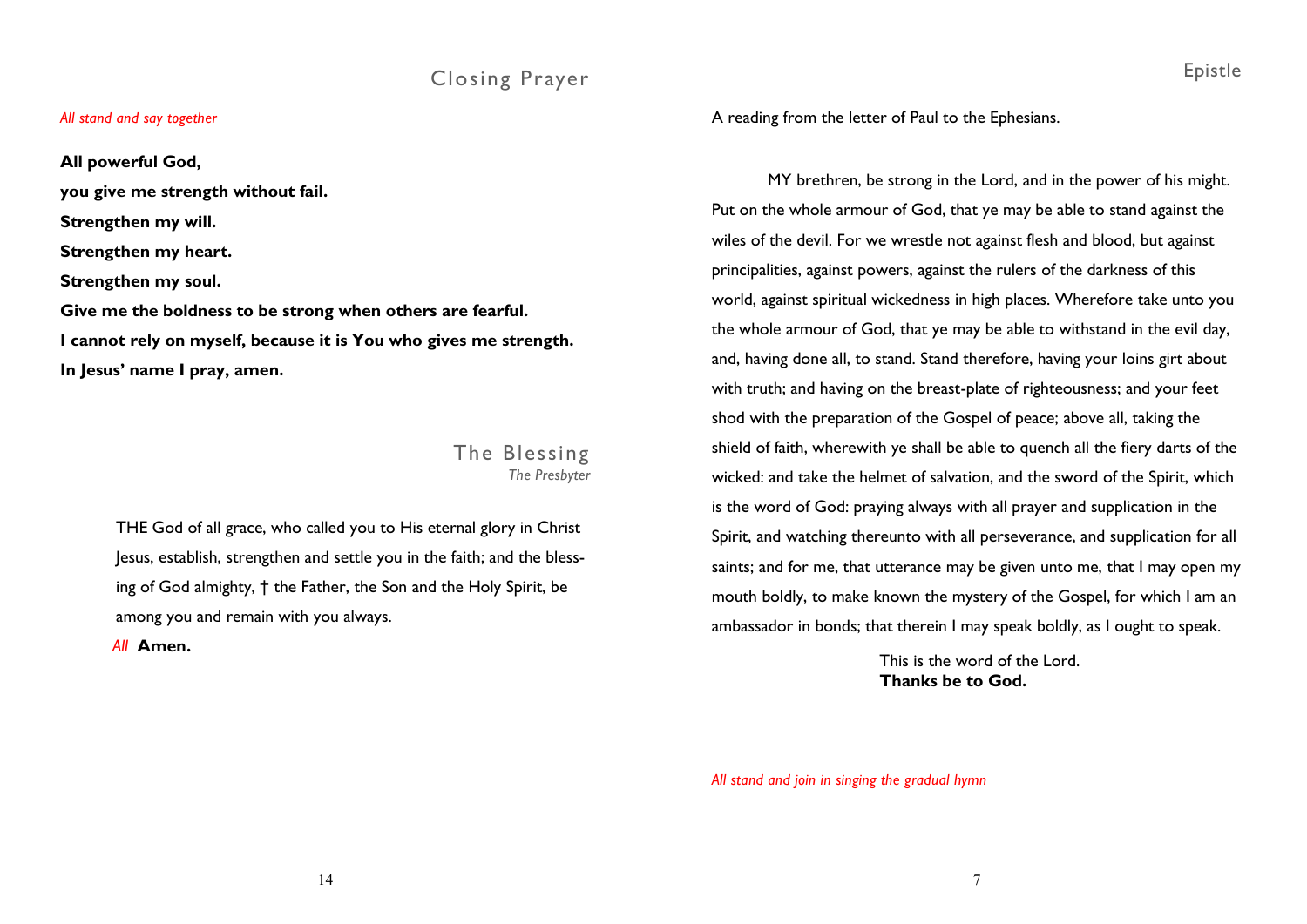### Gradual Hymn

**As pants the hart for cooling streams When heated in the chase, So longs my soul, O God, for thee And thy refreshing grace.** 

**For thee, my God, the living God, My thirsty soul doth pine: O when shall I behold thy face, Thou Majesty Divine!** 

**Why restless, why cast down, my soul? Hope still, and thou shalt sing The praise of Him who is thy God, Thy health's eternal spring.** 

**To Father, Son, and Holy Ghost, The God whom we adore, Be glory, as it was, is now, And shall be evermore. Amen.** 

> Words: N. Tate & N. Brady (1696) Tune: *'MARTYRDOM'*, from Smith's 'Sacred Music, 1825 Possibly an Old Scottish melody

*Remain standing for the Gospel* 

The Gospel of Christ

| Cantor | Alleluia, Alleluia, Alleluia |
|--------|------------------------------|
|        |                              |

 I am the light of the world, says the Lord, anyone who follows me will have the light. *(John 8.12)* 

*All* **Alleluia, Alleluia, Alleluia** 

*The Gospeller* The Lord be with you *All* **and also with you.** 

| Αll         | hear our prayer.                                                                                                                                                                                                                         |
|-------------|------------------------------------------------------------------------------------------------------------------------------------------------------------------------------------------------------------------------------------------|
| Intercessor | For all who are sick or housebound, elderly or vulnerable.<br>Especially praying for those in our congregation who are<br>unable to attend church, that they will be comforted by<br>the knowledge of Christ's love. Lord in your mercy, |
| Αll         | hear our prayer.                                                                                                                                                                                                                         |

#### *While seated, we join in singing*

**Sweet hour of prayer, sweet hour of prayer Thy wings shall my petition bear, To Him whose truth and faithfulness Engage the waiting soul to bless; And since He bids me seek His face, Believe His word and trust His grace, I'll cast on Him my every care, And wait for Thee, sweet hour of prayer.** 

> Words: William Bradbury (1816 - 1868) Music: William Walford (1772 - 1850)

#### *The Presbyter*

 God our Father, you are our strength and our protection. Open our hearts to your grace that we may always know, and do, your will. We ask this through Christ our Lord.

 *All* **Amen**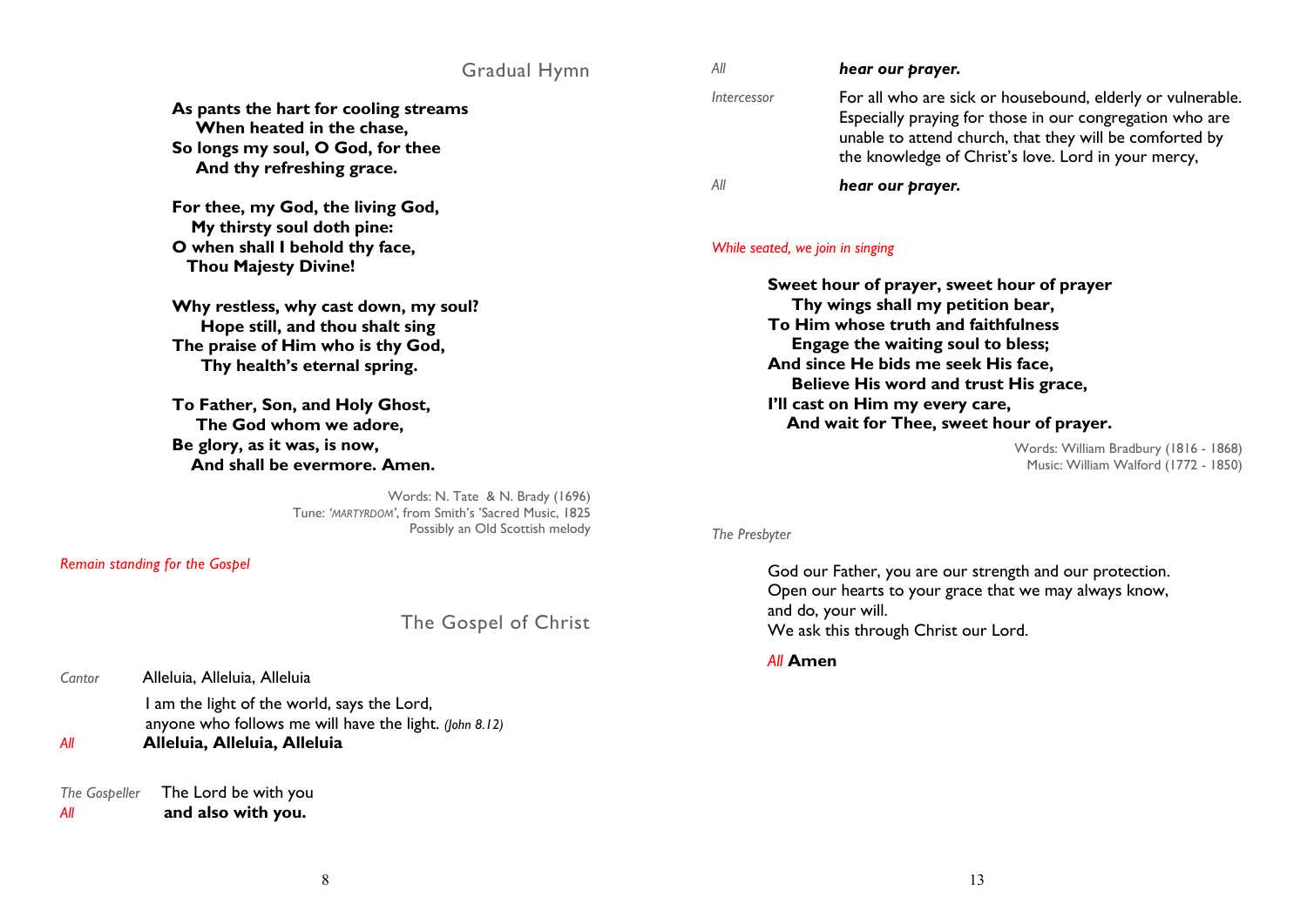| <i><u><b>Intercessor</b></u></i> | Let us turn to the Lord with our prayers, asking that His<br>voice will renew in us our love for God and neighbour and<br>Help us with prayer to put on the 'armour of God':                                                                                                                                                                                                                                                                                         | Hear the Gospel of our Lord Jesus Christ according to St. John.<br>Glory be to Thee, O Lord.<br>All                                                                                                                                                                                                                                                                            |  |
|----------------------------------|----------------------------------------------------------------------------------------------------------------------------------------------------------------------------------------------------------------------------------------------------------------------------------------------------------------------------------------------------------------------------------------------------------------------------------------------------------------------|--------------------------------------------------------------------------------------------------------------------------------------------------------------------------------------------------------------------------------------------------------------------------------------------------------------------------------------------------------------------------------|--|
|                                  | Together with Prem Chand our Moderator, Dharamraj the<br>Moderator of the Church of South India Theodosius Mar<br>Thoma Metropolitan of the Mar Thoma Church, Prakash<br>our Bishop and Avinash our Presbyter - let us pray for all<br>Church leaders throughout the world, that they may<br>continue to be open to the guidance of the Holy Spirit.<br>Lord in your mercy,                                                                                          | THERE was a certain nobleman, whose son was sick at Capernaum.<br>When he heard that Jesus was come out of Judaea into Galilee, he went<br>unto him, and besought him that he would come down and heal his son; for<br>he was at the point of death. Then said Jesus unto him, Except ye see signs<br>and wonders, ye will not believe. The nobleman saith unto him, Sir, come |  |
| All                              | hear our prayer.                                                                                                                                                                                                                                                                                                                                                                                                                                                     | down ere my child die. Jesus saith unto him, Go thy way, thy son liveth. And                                                                                                                                                                                                                                                                                                   |  |
| <i><u><b>Intercessor</b></u></i> | For those in authority, that the leaders of the world's<br>nations, acting with integrity, may relieve poverty and bring                                                                                                                                                                                                                                                                                                                                             | the man believed the word that Jesus had spoken unto him, and he went his                                                                                                                                                                                                                                                                                                      |  |
|                                  | an end to injustice.                                                                                                                                                                                                                                                                                                                                                                                                                                                 | way. And as he was now going down, his servants met him, and told him,                                                                                                                                                                                                                                                                                                         |  |
|                                  | Guide, O Lord, world leaders who will meet for the 26 <sup>th</sup><br>UN Climate Change Conference in Glasgow later this<br>month. May there be commitment to protect and restore<br>your creation to what you intended it to be.<br>Lord in your mercy,<br>hear our prayer.<br>For all who refuse to listen to the Gospel or who seek to<br>silence the Church, that their ears may be opened to the<br>voice of peace and their hearts to the abiding presence of | saying, Thy son liveth. Then inquired he of them the hour when he began to<br>amend: and they said unto him, Yesterday at the seventh hour the fever left                                                                                                                                                                                                                      |  |
|                                  |                                                                                                                                                                                                                                                                                                                                                                                                                                                                      | him. So the father knew that it was at the same hour, in the which Jesus said                                                                                                                                                                                                                                                                                                  |  |
| All                              |                                                                                                                                                                                                                                                                                                                                                                                                                                                                      | unto him, Thy son liveth; and himself believed, and his whole house. This is                                                                                                                                                                                                                                                                                                   |  |
| <i><u><b>Intercessor</b></u></i> |                                                                                                                                                                                                                                                                                                                                                                                                                                                                      | again the second miracle that Jesus did, when he was come out of Judaea                                                                                                                                                                                                                                                                                                        |  |
|                                  |                                                                                                                                                                                                                                                                                                                                                                                                                                                                      | into Galilee.                                                                                                                                                                                                                                                                                                                                                                  |  |
| All                              | God. Lord in your mercy,<br>hear our prayer.                                                                                                                                                                                                                                                                                                                                                                                                                         | This is the Gospel of Jesus Christ.<br>The Gospeller<br>Praise be to Thee, O Christ.<br>Αll                                                                                                                                                                                                                                                                                    |  |
| <i><u><b>Intercessor</b></u></i> | For our own Cathedral congregation, that we may be<br>renewed in spirit by God's word and strengthened by the<br>Eucharist. We pray that it will be safe for us to once again<br>partake of the Eucharist.<br>Pray for those celebrating their birthday this week:<br>Rhea Daniel, Patricia Bijlani. Pray for Gopa and Joseph Long<br>on their wedding anniversary. Lord in your mercy,                                                                              | Remain standing for the Creed                                                                                                                                                                                                                                                                                                                                                  |  |
| All                              | hear our prayer.                                                                                                                                                                                                                                                                                                                                                                                                                                                     |                                                                                                                                                                                                                                                                                                                                                                                |  |
| <i><u><b>Intercessor</b></u></i> | For those who feel worthless in the sight of others, that<br>they may know that they are chosen and loved by God.<br>Lord in your mercy,                                                                                                                                                                                                                                                                                                                             |                                                                                                                                                                                                                                                                                                                                                                                |  |